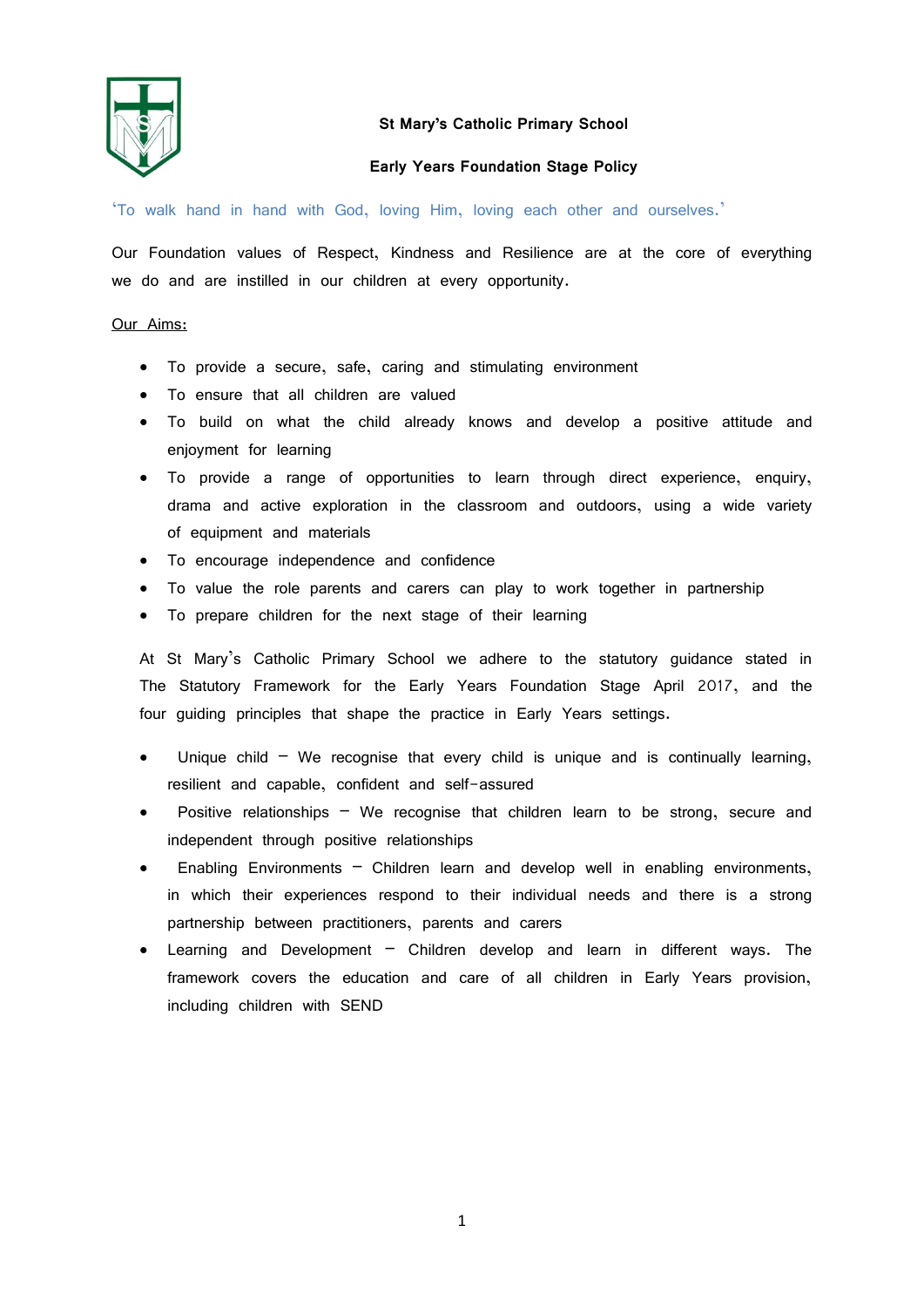### **1. The Curriculum**

Our Curriculum embodies our EYFS staff mantra : 'Process over Product' and 'Happy children learn' and also adheres to the Ofsted Framework 2019 guidelines for Curriculum Intent:

'The school's curriculum is planned and sequenced so that new knowledge and skills build on what has been taught before, and towards those defined end points.'

Our play based curriculum is vocabulary rich, creative, engaging and accessible to all children. We are responsive planners and where possible, we plan learning experiences from the children's interests and believe they should play an active role in generating ideas for the curriculum. Our Curriculum is well sequenced and builds on logically and sequentially, leading to secure learning. Each theme is introduced by a 'hook' to entice children in and ends with a celebration and an opportunity to reflect on learning. Themes are supported by knowledge organisers that are shared with the parents. We want children to be engaged in the learning process and for their learning to be relevant and purposeful. Therefore, we believe that children learn best by doing. We immerse our children in a rich learning environment providing vast communication and language, early reading and writing opportunities both indoors and outdoors. All staff in Foundation have been given training on high quality interactions, which is refreshed frequently as we feel high quality adult/child interactions are crucial to developing communication skills and subsequently reading skills.

According to the 'Good Practice in Early Education' research report, January 2017, good practice in relation to curriculum planning includes approaches that are:

- Tailored to individual needs
- Capitalised on children's interests in order to achieve learning outcomes

• Flexible and responsive so that plans could be changed or adapted to follow the interests of the children and respond to external events

- Informed by on-going assessment
- Grounded in the Early Years Foundation Stage (EYFS) framework.

# **The Characteristics of Effective Learning**:

- Playing and Exploring engagement
- Active Learning motivation
- Creating and Thinking Critically thinking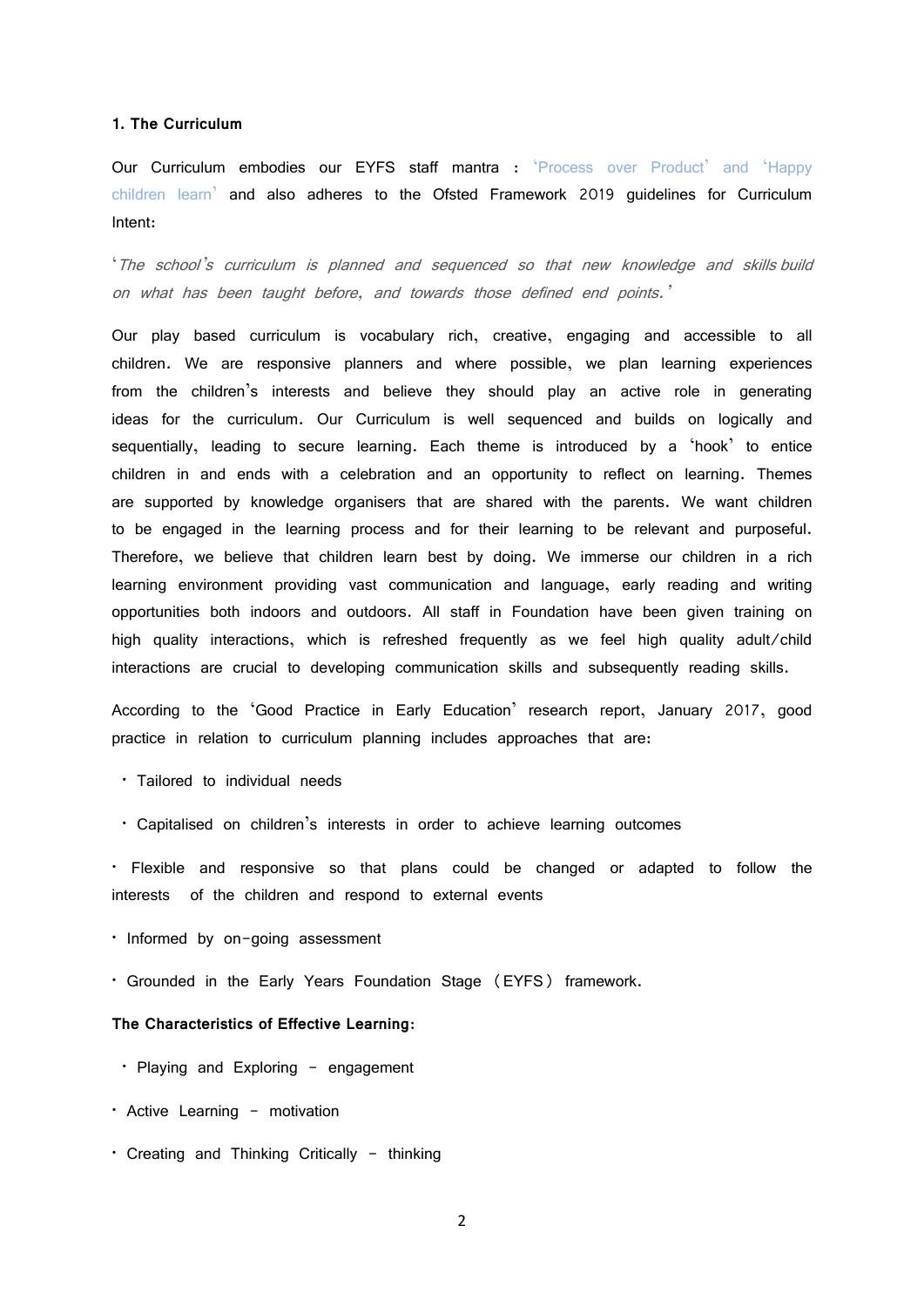These characteristics underpin learning and development across all areas and support the child to remain an effective and motivated learner. In order to make them more accessible to our children we have 'Learning Heroes' who embody the characteristics of effective learning and with whom the children identify. The EYFS framework includes seven areas of learning and development. Three of the areas are seen as particularly important and are therefore called the 'prime areas'.

The three prime areas are:

- Personal Social and Emotional Development
- Communication and Language
- Physical Development

The four specific areas are:

- Literacy
- Mathematics
- Understanding the world
- Expressive arts and design

# **Continuous Provision**

At St Mary's we aim to ensure:

• A clearly defined learning environment designed to allow and encourage children to extend and deepen their understanding of the EY curriculum

• An environment that facilitates independence, curiosity and hands on, play-based learning

• Enables children to consolidate recent learning, practise new skills and follow their own interests

• Staff enhance Continuous Provision through careful intervention and high quality interactions

• Carefully chosen and organised, high quality resources and experiences that are constantly available for children to access independently across every area of their learning

• Clearly labelled resources for children to access independently

3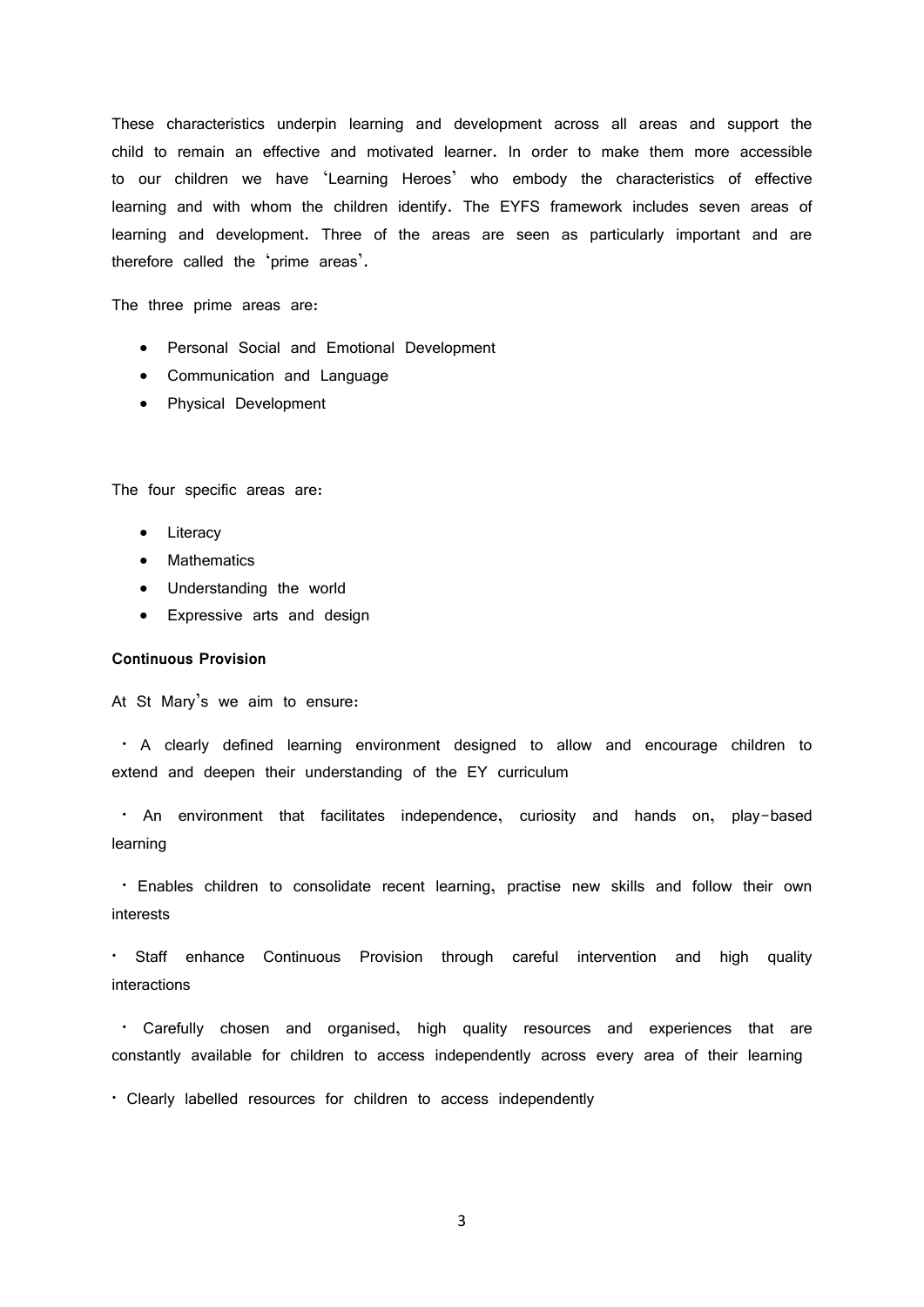#### **2. Outdoor Learning**

The environment, both indoors and outdoors, plays a key role in enabling and extending children's learning and development. We have access to separate outdoor classrooms for F1 and F2 throughout the day, and also access to the school field. We have dedicacted outdoor sessions led by a Level 3 Forest School practitioner, following the Forest School ethos to learning, as well as growing opportunities supported by 'Edible Schools'.

All children are able explore the outdoor learning environment and the unique opportunities that outdoor learning presents.

### **Organisation of Activities:**

We organise our day to have a balance between child led learning and focused learning with an adult. Our curriculum and environment are designed to meet the needs of the children in our school. Hence, we have prioritised the impact of high quality interactions by ensuring that an adult is free to be a 'play ranger' during the sessions to observe and extend learning during continuous provision. The classroom and outdoor area in EYFS is set up in a way for children to become independent learners and to carry out meaningful experiences to support their learning .

Adult led activities cover a range of curriculum subjects throughout the day and are taught in small groups and are tailored to the needs of the children, building on knowledge and skills and consolidating learning for the long term.

### **30 hour children in F1**

Fo those children who are entitled to 30 hours provision, we have places in Nursery for children to attend for the whole day. They have a dedicated lunchtime area where learning opportunities are maximised and we ensure that these children have enhanced provision during the afternoon.

#### **Assessment**

- We have been part of the pilot scheme for the new Baseline in September 2019.
- Children entering our Foundation Stage settings are observed during their first weeks to provide baseline information. Contributions from parents through the information to setting sheets are used to help inform these judgements.
- Monitoring of each child will take place through observations (both planned and incidental), discussions, photographs and record keeping.
- In F1, children are assessed on entry into Nursery, at strategic points in the year and assessed on exit from Nursery.

4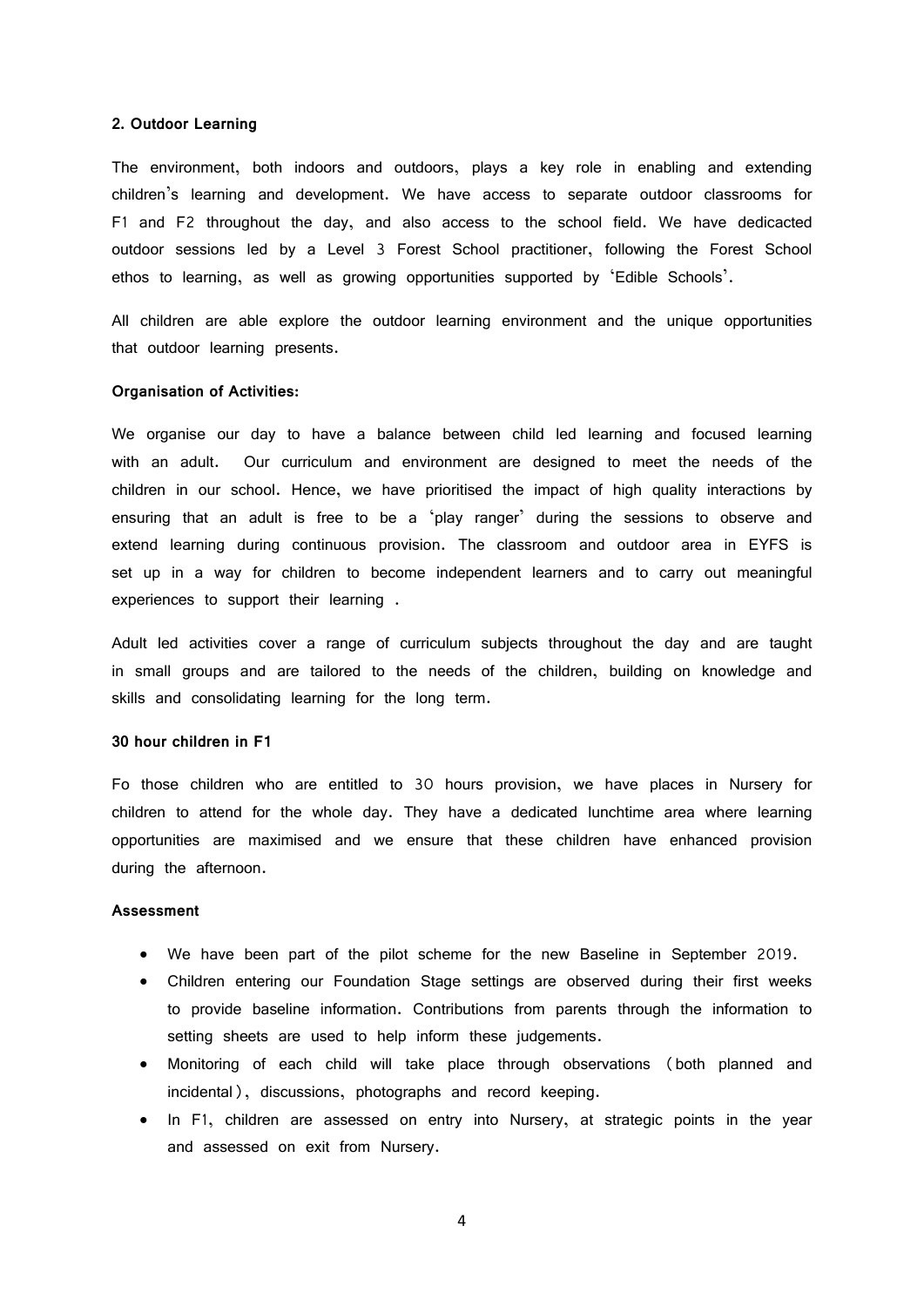- In F2, children will be formally assessed at strategic points during the year and phonically assessed at the end of each phonic phase.
- At the end of the Reception year, children are assessed in relation to the revised early learning goals against three levels. This is discussed with Year 1 staff and will inform their planning and help teachers to decide on the children's next steps of learning.
- An end of year report summarising the achievements from the Early Years Foundation Stage is sent to parents.

### **4. Transition**

Changing from a pre-school setting or within school, moving year groups can be daunting for both parents and children. We aim to make this transition as easy and comfortable as possible for all involved.

On entry to F1, the teacher will make a home visit with the child's parent/carer before the child starts in Nursery.

The child will then come in with their parent/carer for an hour on their first day. How the child copes with this is assessed to see whether the child attends their next hour session independently or with their parent/carer.

On entry to F2, the practitioners organise a meeting during the Summer Term to meet the new parents. This is an informal meeting which allows our new parents and children to meet the Head Teacher and their new class teachers and also to be given information about the school.

If appropriate, the F2 teacher will visit children new to the school at home or in their Nursery setting. We also transition children in to school gradually during their first weeks in September, in order to support their emotional well-being.

We work very hard to prepare our children for Year 1 and time will be allocated to prepare the children for the more formal approach in Year 1, where there is less free flow and individual choice of activities. The activities are still very practical and play based and will be adjusted to the needs and interests of the children. The outdoor space is still very much used during the transition period and follows the 'group learning' system.

### **5. Welfare and Safeguarding Children**

We believe that children learn best when they are healthy, safe and secure, when their individual needs are met, and when they have positive relationships with the adults caring for them. We regard the welfare and safeguarding of our children with paramount importance. We have a Designated Safeguarding Lead based full time in the Foundation

5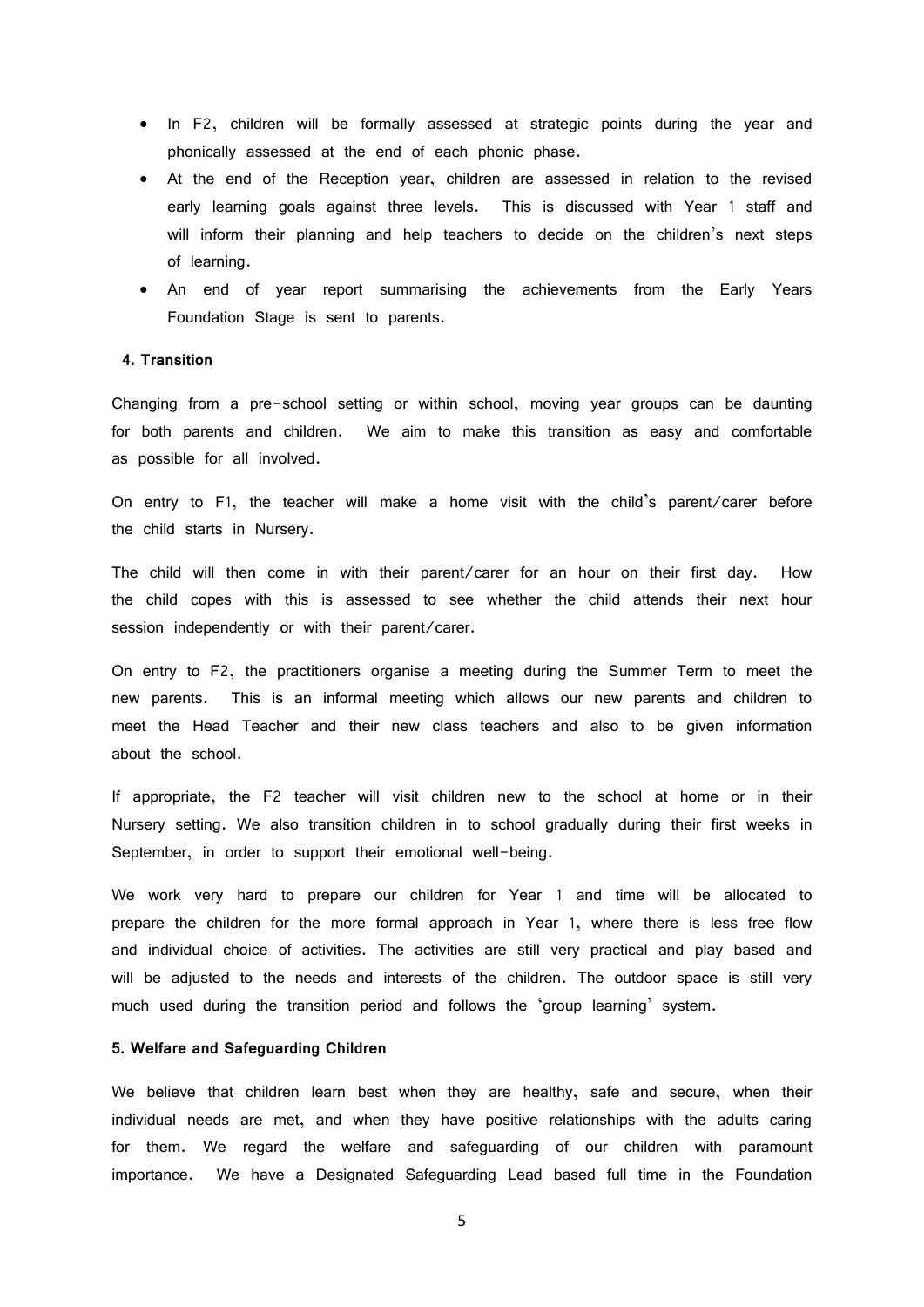Stage at St Mary's and follow the same safeguarding procedures and systems as the rest of the school. In addition to this,

- We have devised an Intimate Care policy which we follow.
- A Foundation risk assessment is in place to review the health and safety arrangements on a regular basis.
- A daily safety check of the environment is made and recorded daily.

#### **6. Partnership with Parents**

We greatly value the contribution and knowledge which parents and carers bring. In order to draw on this effectively, we try to include parents as much as possible.

The following are types of formal meetings which are offered to parents:

- New parent/carer meetings before a child starts school
- Home visits
- F1 Stay and Plays for Reading and Numeracy
- F2 Phonic and Numeracy workshops
- F2 workshop to prepare for Year 1 and the Early Learning Goals
- End of year parents' meetings and written reports on children's progress
- F1 and F2 Next steps…. These are sent home termly to support parents on what children need to know next in order to progress.
- Links through learning activities as and when appropriate, e.g. story sharing workshops, reading diaries, stay and play sessions, star of the week book, fundraising events
- Foundation Celebrations F2 class assembly, Nativity Family Celebration, Easter Bonnet Parade, Sea-side Day and the F1 Graduation Ceremony

### **7. Equal Opportunities**

In line with the school's Equal Opportunities policy, no child in the Foundation Stage will be discriminated against or disadvantaged because of their ethnicity, culture, religion, home language, family background, special educational needs, disability, gender or ability.

Pope Francis: 'We need to see each child as a gift to be welcomed, cherished and protected.'